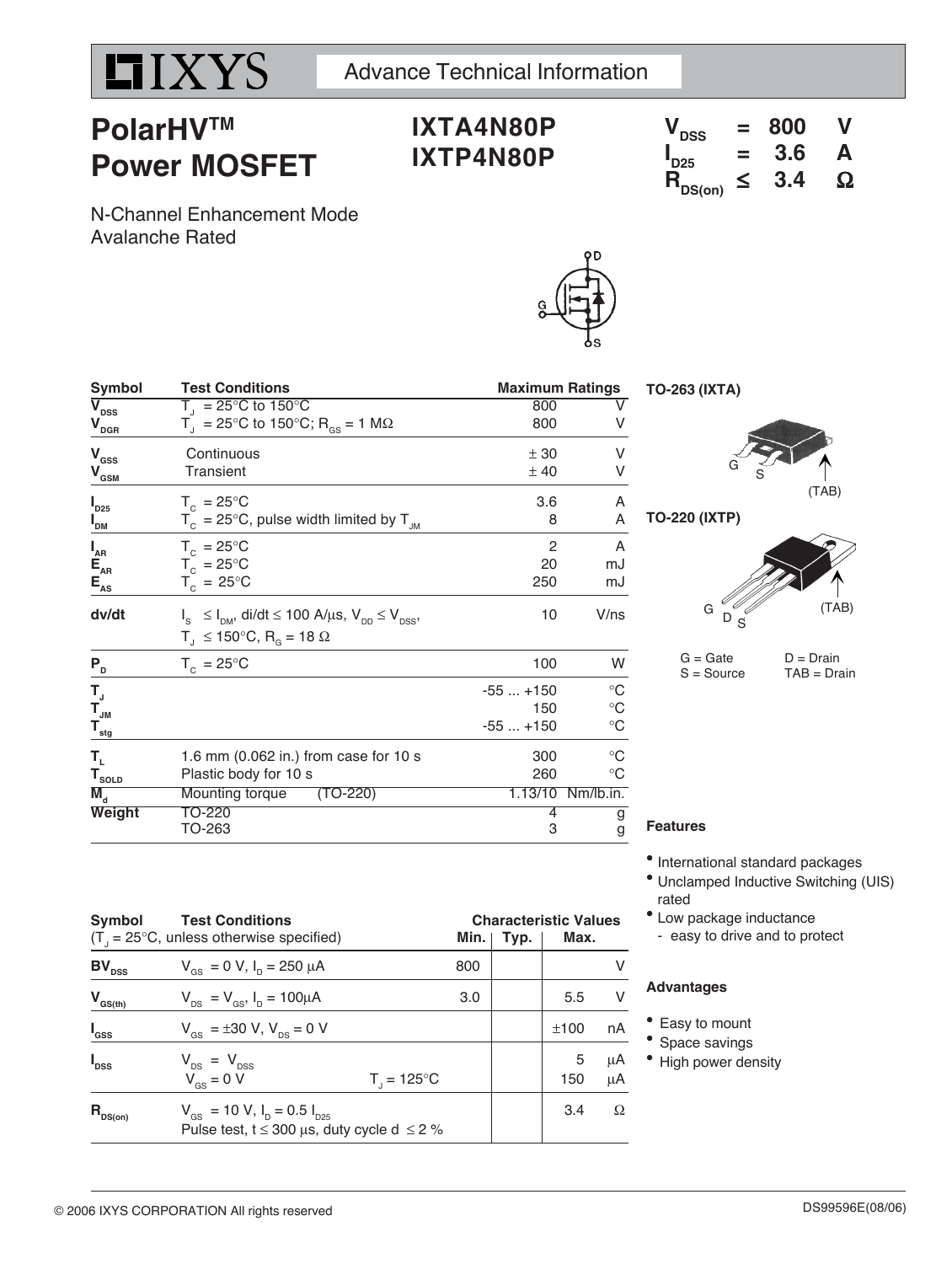

## **IXTA4N80P IXTP4N80P**

| Min.                                                                                                   |      |                                           |  |  |
|--------------------------------------------------------------------------------------------------------|------|-------------------------------------------|--|--|
|                                                                                                        |      | $(T1 = 25°C, unless otherwise specified)$ |  |  |
|                                                                                                        | Typ. | Max.                                      |  |  |
| $V_{DS}$ = 10 V; $I_D$ = 0.5 $I_{D25}$ , pulse test<br>2.5                                             | 4.0  | S                                         |  |  |
|                                                                                                        | 750  | рF                                        |  |  |
| $V_{\text{gs}} = 0$ V, $V_{\text{ps}} = 25$ V, f = 1 MHz                                               | 70   | рF                                        |  |  |
|                                                                                                        | 6.3  | рF                                        |  |  |
|                                                                                                        | 22   | ns                                        |  |  |
| $V_{\text{gs}}$ = 10 V, $V_{\text{ps}}$ = 0.5 V <sub>pss</sub> , I <sub>p</sub> = 0.5 I <sub>p25</sub> | 24   | ns                                        |  |  |
| $R_{\alpha}$ = 18 $\Omega$ (External)                                                                  | 60   | ns                                        |  |  |
|                                                                                                        | 29   | ns                                        |  |  |
|                                                                                                        | 14.2 | nС                                        |  |  |
| $V_{\text{gs}}$ = 10 V, V <sub>DS</sub> = 0.5 V <sub>DSS</sub> , I <sub>D</sub> = 0.5 I <sub>D25</sub> | 4.8  | nC                                        |  |  |
|                                                                                                        | 4.8  | nC                                        |  |  |
|                                                                                                        |      | $\degree$ C/W<br>1.25                     |  |  |
| (TO-220)                                                                                               | 0.25 | °C/W                                      |  |  |
|                                                                                                        |      |                                           |  |  |





| SYM      | <b>INCHES</b> |      | MILI     | IMETERS |
|----------|---------------|------|----------|---------|
|          | MIN           | MAX  | MIN      | MAX     |
| А        | .160          | .190 | 4.06     | 4.83    |
| A1       | .080          | .110 | 2.03     | 2.79    |
| ь        | .020          | .039 | 0.51     | 0.99    |
| b2       | .045          | .055 | 1.14     | 1.40    |
| c        | .016          | .029 | 0.40     | 0.74    |
| c2       | .045          | .055 | 1.14     | 1.40    |
| D        | .340          | ,380 | 8.64     | 9.65    |
| D1       | 315           | .350 | 8.00     | 8.89    |
| E        | .380          | .410 | 9.65     | 10.41   |
| E1       | 245           | .320 | 6.22     | 8.13    |
| e        | $.100$ BSC    |      | 2.54 BSC |         |
|          | .575          | .625 | 14.61    | 15.88   |
| $^{1.1}$ | .090          | .110 | 2.29     | 2.79    |
| 12       | .040          | .055 | 1.02     | 1.40    |
| 13       | .050          | .070 | 1.27     | 1.78    |
| L4       | 0             | .005 | 0        | 0.13    |

**Source-Drain Diode Characteristic Values**

|                 |                                                                                                          | $(T_{\text{I}} = 25^{\circ} \text{C}$ , unless otherwise specified) |      |      |    |  |
|-----------------|----------------------------------------------------------------------------------------------------------|---------------------------------------------------------------------|------|------|----|--|
| Symbol          | <b>Test Conditions</b>                                                                                   | Min.                                                                | Typ. | Max. |    |  |
| $I_{s}$         | $V_{\text{gs}} = 0 V$                                                                                    |                                                                     |      | 3.5  |    |  |
| $I_{\text{SM}}$ | Repetitive                                                                                               |                                                                     |      |      |    |  |
| $V_{SD}$        | $I_{F} = I_{S}$ , $V_{GS} = 0$ V                                                                         |                                                                     |      | 1.5  |    |  |
| $t_{rr}$        | $I_{\rm c}$ = 3.5 A, -di/dt = 100 A/ $\mu$ s,<br>Pulse test, $t \le 300 \mu s$ , duty cycle d $\le 2 \%$ |                                                                     | 560  |      | ns |  |

## **TO-220 (IXTP) Outline**



Pins: 1 - Gate 2 - Drain 3 - Source 4 - Drain

 $rac{S}{1}$ 

> $\rightarrow$ J.

> > $\overline{\varnothing}$

|                | - ovulv <del>o</del> |      | - பன        |       |  |  |
|----------------|----------------------|------|-------------|-------|--|--|
| YM             | <b>INCHES</b>        |      | MILLIMETERS |       |  |  |
|                | MIN                  | MAX  | MIN         | MAX   |  |  |
| ٨              | .170                 | .190 | 4.32        | 4.83  |  |  |
| C              | .025                 | .040 | 0.64        | 1.02  |  |  |
| $\frac{51}{3}$ | .045                 | .065 | 1.15        | 1.65  |  |  |
|                | .014                 | .022 | 0.35        | 0.56  |  |  |
| į              | .580                 | .630 | 14.73       | 16.00 |  |  |
| E              | .390                 | .420 | 9.91        | 10.66 |  |  |
| $\frac{1}{2}$  | 100 BSC              |      | 2.54 BSC    |       |  |  |
|                | .045                 | .055 | 1.14        | 1.40  |  |  |
|                | .230                 | .270 | 5.85        | 6.85  |  |  |
| 14             | 000                  | 110  | הר ר        | 270   |  |  |

.16

## **ADVANCE TECHNICAL INFORMATION**

The product presented herein is under development. The Technical Specifications offered are derived from a subjective evaluation of the design, based upon prior knowledge and experience, and constitute a "considered reflection" of the anticipated result. IXYS reserves the right to change limits, test conditions, and dimensions without notice.

IXYS reserves the right to change limits, test conditions, and dimensions.

| IXYS MOSFETs and IGBTs are covered by 4,835,592 4,931,844 5,049,961 5,237,481 6,162,665                  |  |  |                                                                | 6.404.065 B1 6.683.344 6.727.585 |                                           | 7.005.734 B2 |
|----------------------------------------------------------------------------------------------------------|--|--|----------------------------------------------------------------|----------------------------------|-------------------------------------------|--------------|
| one or moreof the following U.S. patents: 4,850,072 5,017,508 5,063,307 5,381,025 6,259,123 B1 6,534,343 |  |  |                                                                |                                  | 6.710.405 B2    6.759.692    7.063.975 B2 |              |
|                                                                                                          |  |  | 4,881,106 5,034,796 5,187,117 5,486,715 6,306,728 B1 6,583,505 |                                  | 6.710.463 6.771.478 B2 7.071.537          |              |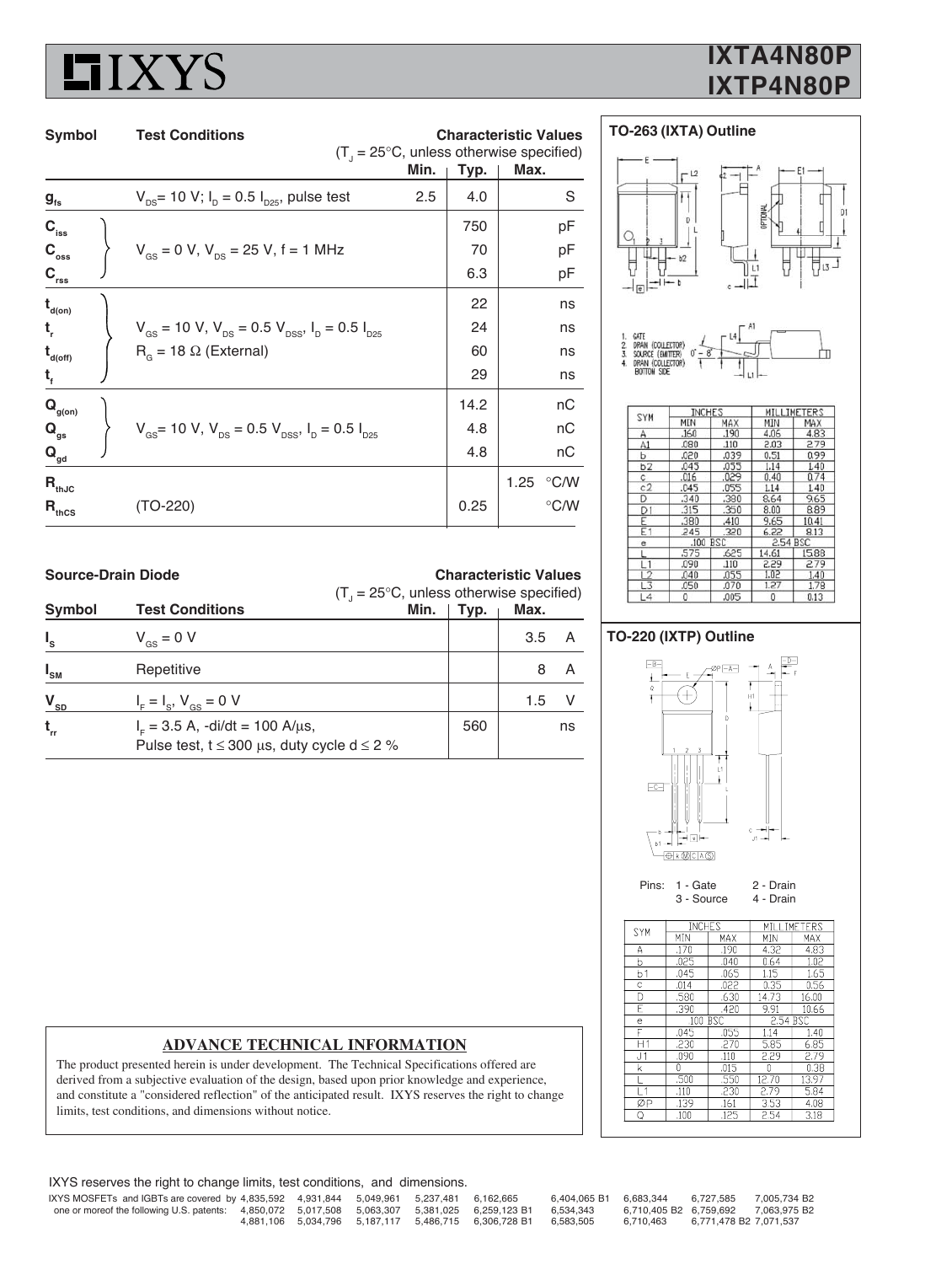

## **IXTA4N80P IXTP4N80P**



Fig. 3. R<sub>DS(on)</sub> Normalized to  $I_D = 2A$  Value **vs. Junction Temperature**









**Fig. 2. Output Characteristics @ 125ºC**

Fig. 4. R<sub>DS(on)</sub> Normalized to  $I_D = 2A$  Value **vs. Drain Current**



4

**Fig. 6. Input Admittance**